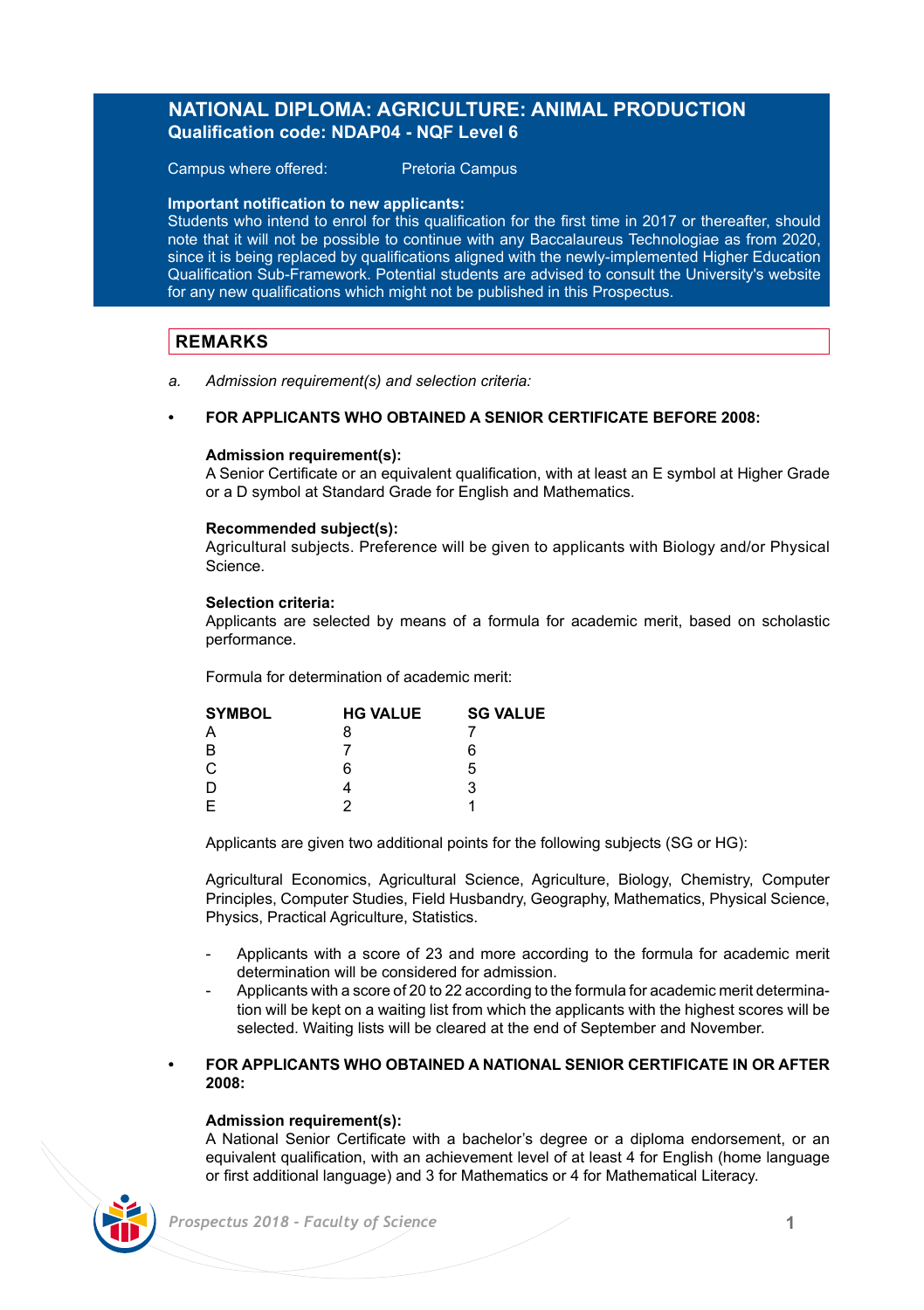### **Recommended subject(s):**

Preference will be given to applicants with Biology, and/or Physical Sciences.

### **Selection criteria:**

To be considered for this qualification, applicants must have an Admission Point Score (APS) of at least **19** (with Mathematics) or **20** (with Mathematical Literacy).

### **Assessment procedures***:*

- Applicants with a score of 23 and more will be considered for admission.
- Applicants with a score of 20 (19 with Mathematics) to 23 will be kept on a waiting list from which the applicants with the highest APS will be selected. Waiting lists will be cleared at the end of September and November.
- *b. Minimum duration:* Three years.
- *c. Presentation:* Day classes.
- *d. Intake for the qualification:* January only.
- *e. Exclusion and readmission:* See Chapter 2 of Students' Rules and Regulations.
- *f. Recognition of Prior Learning (RPL), equivalence and status:* See Chapter 30 of Students' Rules and Regulations.
- *g. Work-Integrated Learning I and II:* See Chapter 5 of Students' Rules and Regulations.
- *h. Subject credits:* Subject credits are shown in brackets after each subject.

Key to asterisks:

Information does not correspond to information in Report 151. (Deviations approved by the Senate in August 2005.)

# **CURRICULUM**

| <b>FIRST YEAR</b>                                                    |                                                                                             |                                  |                                |  |  |
|----------------------------------------------------------------------|---------------------------------------------------------------------------------------------|----------------------------------|--------------------------------|--|--|
| <b>CODE</b>                                                          | <b>SUBJECT</b>                                                                              | <b>CREDIT</b>                    | <b>PREREQUISITE SUBJECT(S)</b> |  |  |
| <b>FIRST SEMESTER</b>                                                |                                                                                             |                                  |                                |  |  |
| AAP101T<br>AGS101T<br><b>NPT101T</b>                                 | Agricultural Anatomy and Physiology I<br>Agricultural Science I<br>Natural Pastures I       | (0, 125)<br>(0, 125)<br>(0, 125) |                                |  |  |
|                                                                      | TOTAL CREDITS FOR THE SEMESTER:                                                             | 0.375                            |                                |  |  |
| <b>SECOND SEMESTER</b>                                               |                                                                                             |                                  |                                |  |  |
| ANU201T<br>APE101T<br>CVT101T                                        | <b>Animal Nutrition II</b><br>Animal Production Economics I<br><b>Cultivated Pastures I</b> | (0, 125)<br>(0, 125)<br>(0, 125) | Agricultural Science I         |  |  |
|                                                                      | TOTAL CREDITS FOR THE SEMESTER:                                                             | 0.375                            |                                |  |  |
| TOTAL CREDITS FOR THE FIRST YEAR:<br>0,750<br>77. LEWIS CO., LANSING |                                                                                             |                                  |                                |  |  |

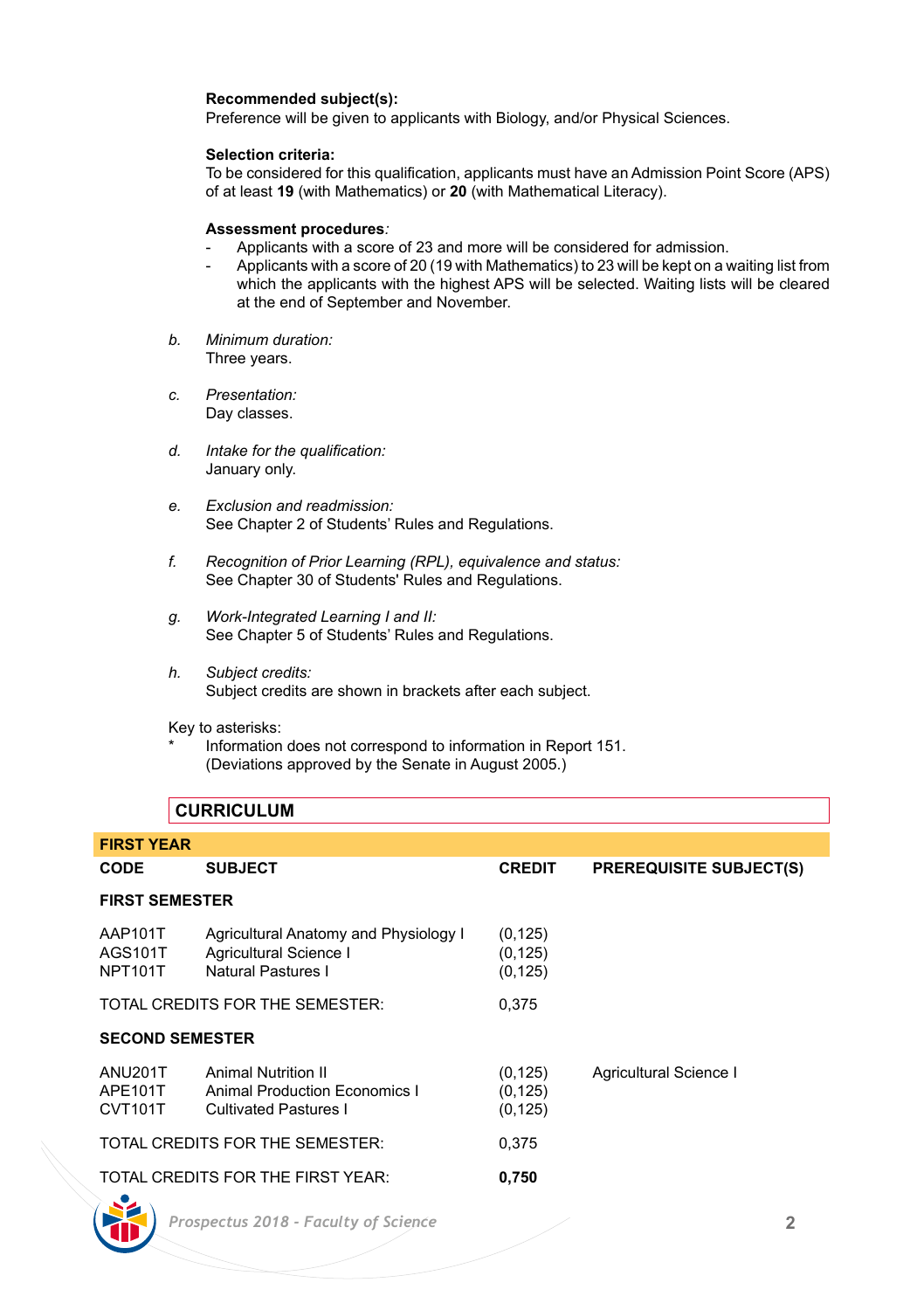| <b>SECOND YEAR</b>                                  |                                                                                                                                                 |                                                          |                                                                                                                                            |  |  |
|-----------------------------------------------------|-------------------------------------------------------------------------------------------------------------------------------------------------|----------------------------------------------------------|--------------------------------------------------------------------------------------------------------------------------------------------|--|--|
| CODE                                                | <b>SUBJECT</b>                                                                                                                                  | <b>CREDIT</b>                                            | <b>PREREQUISITE SUBJECT(S)</b>                                                                                                             |  |  |
| <b>FIRST SEMESTER</b>                               |                                                                                                                                                 |                                                          |                                                                                                                                            |  |  |
| BPD201T                                             | <b>Beefer Production II</b>                                                                                                                     | (0, 125)                                                 | Agricultural Anatomy and<br>Physiology I                                                                                                   |  |  |
| MPD201T                                             | <b>Milk Production II</b>                                                                                                                       | (0, 125)                                                 | Agricultural Anatomy and<br>Physiology I                                                                                                   |  |  |
| <b>PFM201T</b>                                      | Pig Production II                                                                                                                               | (0, 125)                                                 | Agricultural Anatomy and<br>Physiology I<br>Agricultural Anatomy and                                                                       |  |  |
| POD201T                                             | Poultry Production II                                                                                                                           | (0, 125)                                                 |                                                                                                                                            |  |  |
| <b>SSP201T</b>                                      | <b>Small Stock Production II</b>                                                                                                                | (0, 125)                                                 | Physiology I<br>Agricultural Anatomy and<br>Physiology I                                                                                   |  |  |
|                                                     | TOTAL CREDITS FOR THE SEMESTER:                                                                                                                 | 0,625                                                    |                                                                                                                                            |  |  |
| <b>SECOND SEMESTER</b>                              |                                                                                                                                                 |                                                          |                                                                                                                                            |  |  |
| <b>MPM101T</b>                                      | Manpower Management I                                                                                                                           | $(0, 124)^*$                                             |                                                                                                                                            |  |  |
|                                                     | plus three of the following subjects:                                                                                                           |                                                          |                                                                                                                                            |  |  |
| BPD301T<br>MPD301T<br>PFM301T<br>POD301T<br>SSP301T | <b>Beefer Production III</b><br><b>Milk Production III</b><br>Pig Production III<br>Poultry Production III<br><b>Small Stock Production III</b> | (0, 167)<br>(0, 167)<br>(0, 167)<br>(0, 167)<br>(0, 167) | <b>Beefer Production II</b><br><b>Milk Production II</b><br>Pig Production II<br>Poultry Production II<br><b>Small Stock Production II</b> |  |  |
| TOTAL CREDITS FOR THE SEMESTER:                     |                                                                                                                                                 | 0,625                                                    |                                                                                                                                            |  |  |
| TOTAL CREDITS FOR THE SECOND YEAR:                  |                                                                                                                                                 | 1,250                                                    |                                                                                                                                            |  |  |
| <b>THIRD YEAR</b>                                   |                                                                                                                                                 |                                                          |                                                                                                                                            |  |  |
| CODE                                                | <b>SUBJECT</b>                                                                                                                                  | <b>CREDIT</b>                                            | <b>PREREQUISITE SUBJECT(S)</b>                                                                                                             |  |  |
| <b>FIRST OR SECOND SEMESTER</b>                     |                                                                                                                                                 |                                                          |                                                                                                                                            |  |  |
| EXP1AAP                                             | Work-Integrated Learning I (on completion (0,500)<br>of all the above subjects)                                                                 |                                                          |                                                                                                                                            |  |  |
| EXP2AAP                                             | Work-Integrated Learning II                                                                                                                     | (0,500)                                                  | Work-Integrated Learning I                                                                                                                 |  |  |
| TOTAL CREDITS FOR THE THIRD YEAR:                   |                                                                                                                                                 | 1,000                                                    |                                                                                                                                            |  |  |
| TOTAL CREDITS FOR THE QUALIFICATION:                |                                                                                                                                                 | 3.000                                                    |                                                                                                                                            |  |  |

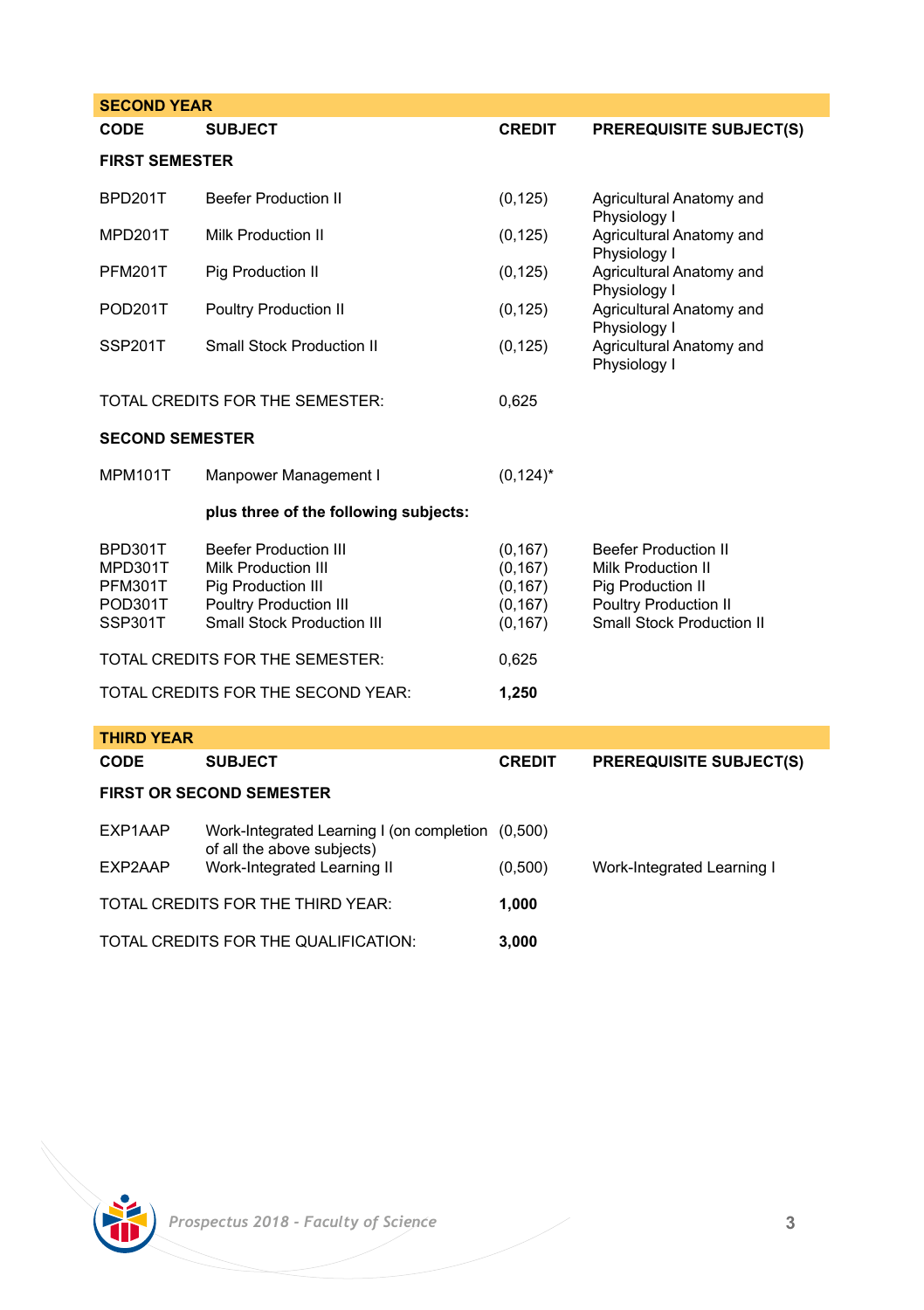# **SUBJECT/MODULE INFORMATION (OVERVIEW OF SYLLABUS)**

The syllabus content is subject to change to accommodate industry changes. Please note that a more detailed syllabus is available at the Department or in the study guide that is applicable to a particular subject/module. On 01 August 2017, the syllabus content was defined as follows:

# **A**

### **AGRICULTURAL ANATOMY AND PHYSIOLOGY I (AAP101T) 1 X 3-HOUR PAPER** *(Subject custodian: Department of Animal Sciences)*

A systematic, summarised study of the skeleton, muscular system, organs and organ systems of the different farm animals, as well as the physiology of digestion, milk production and endocrinology. (Total tuition time:  $+70$  hours)

# **AGRICULTURAL SCIENCE I (AGS101T) 1 X 3-HOUR PAPER**

*(Subject custodian: Department of Animal Sciences)*

An introduction to the basics of science, as required later in the qualification. Specific aspects of organic chemistry, biochemistry, physics, mathematics, biology, computer application, cell biology, genetics and accounting. (Total tuition time: ± 96 hours)

## **ANIMAL NUTRITION II (ANU201T) 1 X 3-HOUR PAPER**

### *(Subject custodian: Department of Animal Sciences)*

The maintenance and production requirements of ruminants and monogastric animals. The nutrients in feed, namely protein, energy, vitamins, minerals and fats. Feed components and chemical feed additives. (Total tuition time: ± 96 hours)

### **ANIMAL PRODUCTION ECONOMICS I (APE101T) 1 X 3-HOUR PAPER** *(Subject custodian: Department of Crop Sciences)*

Study field of agricultural economics with the emphasis on production management and micro-economics of production, with specific reference to animal production systems. Introduction to general farming management and internal management information systems with reference to the principles of financial management under conditions of risk and uncertainty in an agricultural context. (Total tuition time: ± 40 hours)

## **B**

# **BEEFER PRODUCTION II (BPD201T) 1 X 3-HOUR PAPER**

### *(Subject custodian: Department of Animal Sciences)*

An introductory study of beefer production with the emphasis on the beefer industry, breeds, breeding, reproduction, equipment, marketing, diseases and nutrition. (Total tuition time: ± 96 hours)

## **BEEFER PRODUCTION III (BPD301T) 1 X 3-HOUR PAPER**

## *(Subject custodian: Department of Animal Sciences)*

An in-depth study of management programmes, marketing, seminars, applied nutrition, the efficiency of farming, judging, farm planning, beefer production and computer application. (Total tuition time: ± 70 hours)

# **C**

# **CULTIVATED PASTURES I (CVT101T) 1 X 3-HOUR PAPER**

# *(Subject custodian: Department of Animal Sciences)*

Broadening the field of pasture science by studying the role of cultivated pastures, soil and veld management, radical veld improvement, irrigation, fodder conservation, grass and legume pastures, grazing mixtures, drought feeding and fodder-flow planning. (Total tuition time: ± 120 hours)

# **M**

# **MANPOWER MANAGEMENT I (MPM101T) 1 X 3-HOUR PAPER**

# *(Subject custodian: Department of Animal Sciences)*

Cardinal aspects of legislation, trade unions, human relations, ethics in the workplace, grievance procedures, in-service training, appointments and work studies. (Total tuition time: ± 60 hours)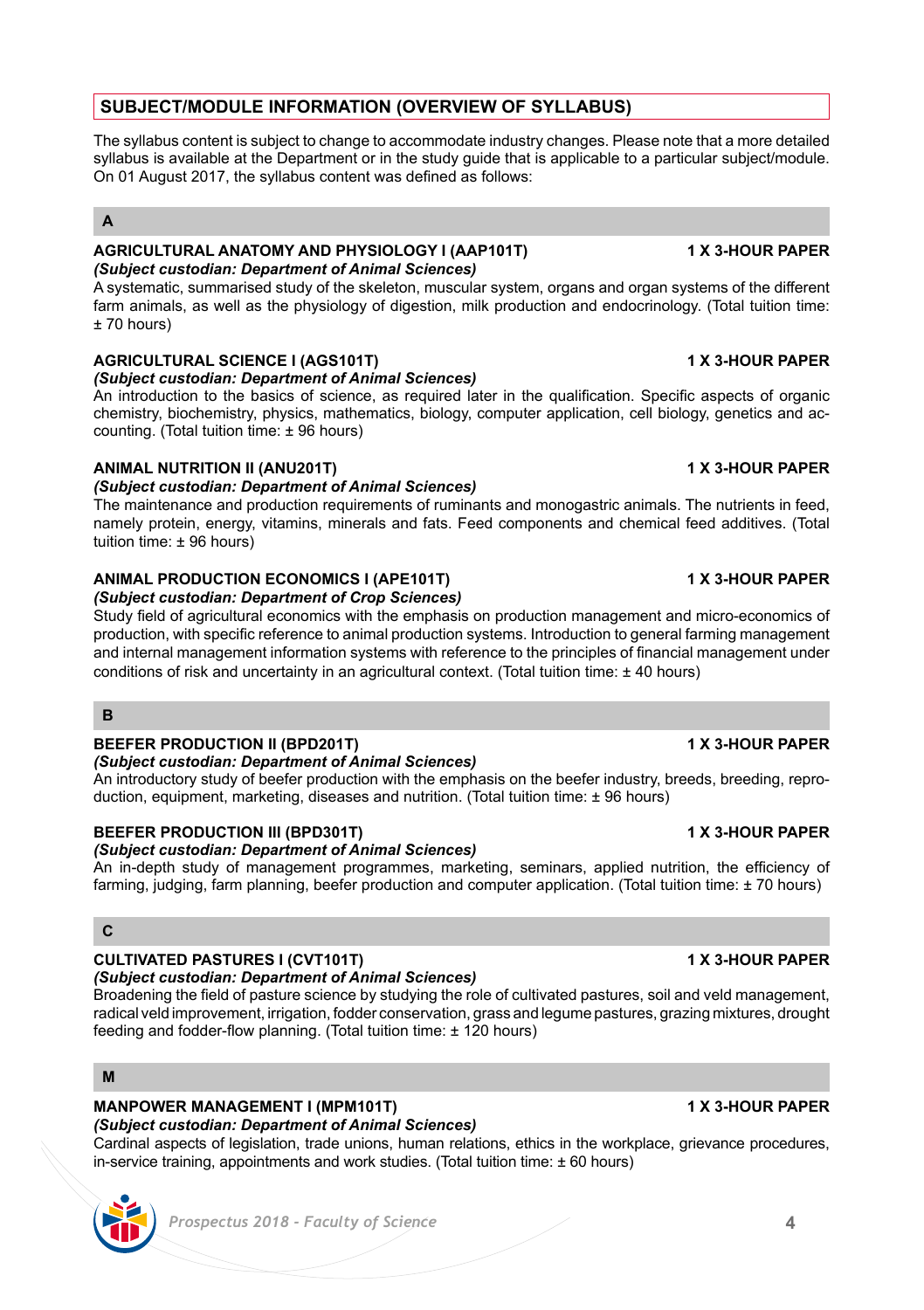# **MILK PRODUCTION II (MPD201T) 1 X 3-HOUR PAPER**

*(Subject custodian: Department of Animal Sciences)* Introduction to milk production with the emphasis on the dairy industry, dairy breeds, nutrition and manage-

ment, milk production, breeding, reproduction, herd health, herd composition, parlour layout and mechanical milking. (Total tuition time: ± 96 hours)

# **MILK PRODUCTION III (MPD301T) 1 X 3-HOUR PAPER**

# *(Subject custodian: Department of Animal Sciences)*

An in-depth study of health regulations, the processing of dairy products, applied economics and management, applied nutrition, applied breeding, seminars, equipment, planning and layout of units, management programmes. Farm planning: milk production and computer application. (Total tuition time: ± 96 hours)

### **N**

### **NATURAL PASTURES I (NPT101T) 1 X 3-HOUR PAPER** *(Subject custodian: Department of Animal Sciences)*

The importance of veld pastures. The morphology, physiology and composition of grasses. Ecological and grazing concepts. Production characteristics of the main grazing areas of South Africa. Growth and production. Veld evaluation. The animal as a factor in veld management. Methods and principles of veld management. (Total tuition time: ± 120 hours)

### **P**

# **PIG PRODUCTION II (PFM201T) 1 X 3-HOUR PAPER**

### *(Subject custodian: Department of Animal Sciences)*

An introductory study of the South African pig industry, breeds, breeding, reproduction, nutrition, diseases and housing. (Total tuition time: ± 30 hours)

## **PIG PRODUCTION III (PFM301T) 1 X 3-HOUR PAPER**

### *(Subject custodian: Department of Animal Sciences)*

An in-depth study of breeding, management, housing, applied nutrition, marketing, economy, data processing, reproduction technology, farm planning - pig production and computer application. (Total tuition time: ± 30 hours)

# **POULTRY PRODUCTION II (POD201T) 1 X 3-HOUR PAPER**

### *(Subject custodian: Department of Animal Sciences)*

An introductory study of poultry production with the emphasis on the poultry industry, breeds, breeding, reproduction, equipment, housing, nutrition and diseases. (Total tuition time: ± 96 hours)

# **POULTRY PRODUCTION III (POD301T) 1 X 3-HOUR PAPER**

## *(Subject custodian: Department of Animal Sciences)*

An in-depth study of broiler management, layer management, seminars, the handling of manure, marketing, applied nutrition, hatchery management, strategic planning. Farm planning: poultry production and computer application. (Total tuition time: ± 96 hours)

## **S**

# **SMALL STOCK PRODUCTION II (SSP201T) 1 X 3-HOUR PAPER**

# *(Subject custodian: Department of Animal Sciences)*

Introduction to small stock production with the emphasis on the small stock industry, small stock races, breeding, reproduction, diseases, nutrition and production systems. (Total tuition time: ± 70 hours)

### **SMALL STOCK PRODUCTION III (SSP301T) 1 X 3-HOUR PAPER** *(Subject custodian: Department of Animal Sciences)*

An in-depth study of management programmes, applied nutrition, marketing, equipment and housing, seminars, wool classification, breeding, judging, strategic planning. Farm planning: small stock production and computer application. (Total tuition time: ± 96 hours)